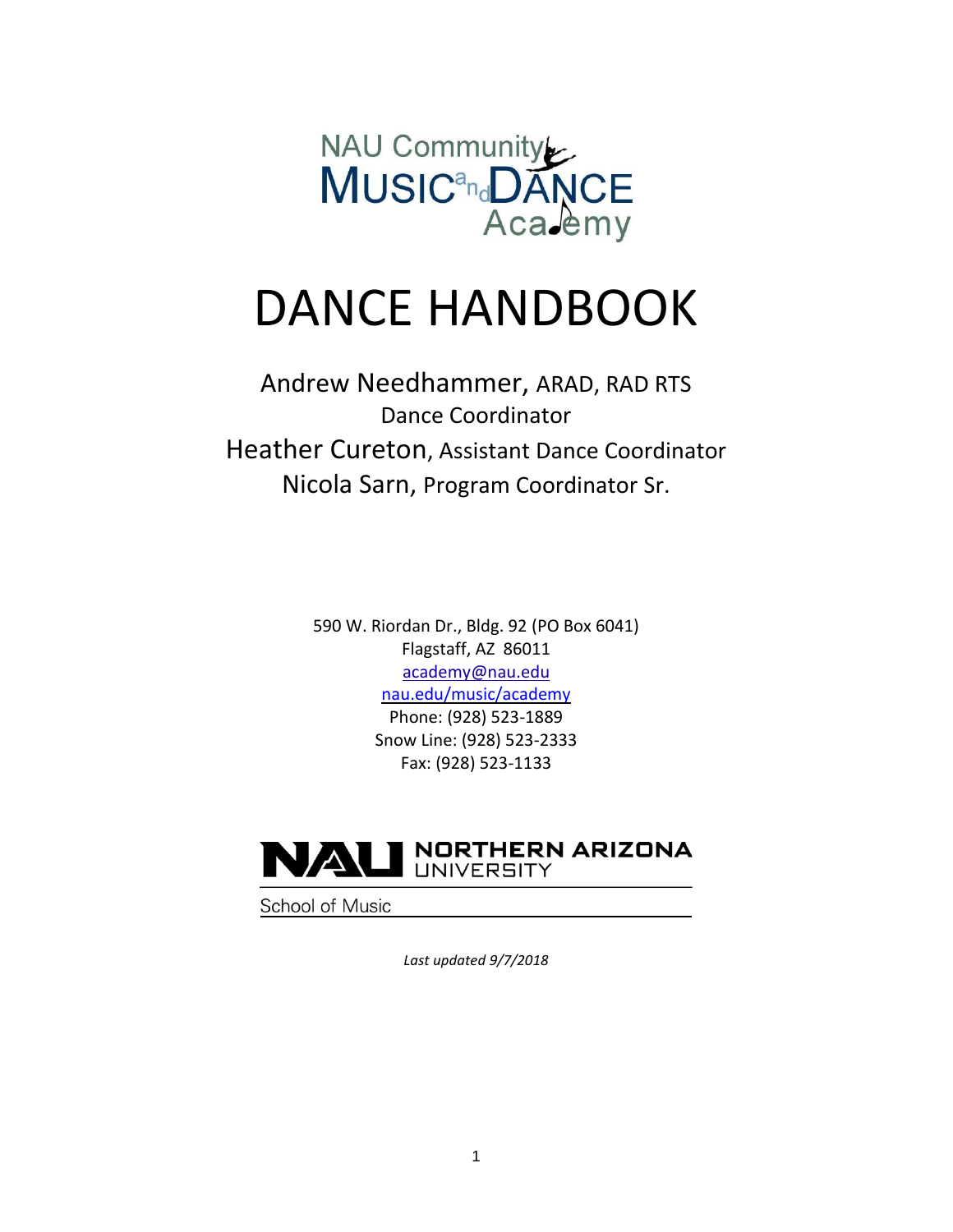## Table of Contents

| I.    |                                                  | 3  |
|-------|--------------------------------------------------|----|
| ΙΙ.   |                                                  | 5  |
|       | • Pre-School Program                             |    |
|       | • Royal Academy of Dance Syllabus Ballet Program |    |
|       | • Additional Classes                             |    |
| III.  |                                                  | 7  |
| IV.   | REGISTRATION AND FINANCIAL INFORMATION           | 7  |
|       | • Registration Information                       |    |
|       | • Payments                                       |    |
|       | · Discounts                                      |    |
|       | · Scholarships                                   |    |
|       | · Additional Fees                                |    |
|       | • Refunds                                        |    |
| V.    |                                                  | 9  |
| VI.   | POINTE CLASS WORK FOR FEMALE STUDENTS            | 10 |
| VII.  |                                                  | 11 |
|       | • Make-up Classes                                |    |
|       | · Class Cancellations/Weather                    |    |
|       | · Student Pick-Up                                |    |
| VIII. |                                                  | 12 |
| IX.   |                                                  | 12 |
| Χ.    |                                                  | 13 |
|       | • Flagstaff Festival of Science                  |    |
|       | • The Nutcracker                                 |    |
|       | · Spring Performance                             |    |
|       | • Additional Collaborations                      |    |
|       | • Dressing Room Protocol                         |    |
|       | • Performance Attire                             |    |
|       | · Ticket Policy                                  |    |
| XI.   |                                                  | 15 |
| XII.  |                                                  | 15 |
|       | • Youth America Grand Prix (YAGP)                |    |
|       | · Genée International Ballet Competition         |    |
|       | · RAD Dance Challenge Competition                |    |
| XIII. |                                                  | 16 |
| XIV.  |                                                  | 16 |
| XV.   |                                                  | 17 |
| XVI.  |                                                  | 17 |



Signed Handbook Acknowledgment *(due before instruction begins!)*

The NAU Community Dance Academy is a division of the Northern Arizona University Community Music and Dance Academy. The Academy office and dance studios are located in the NAU Ponderosa Building (Bldg 92).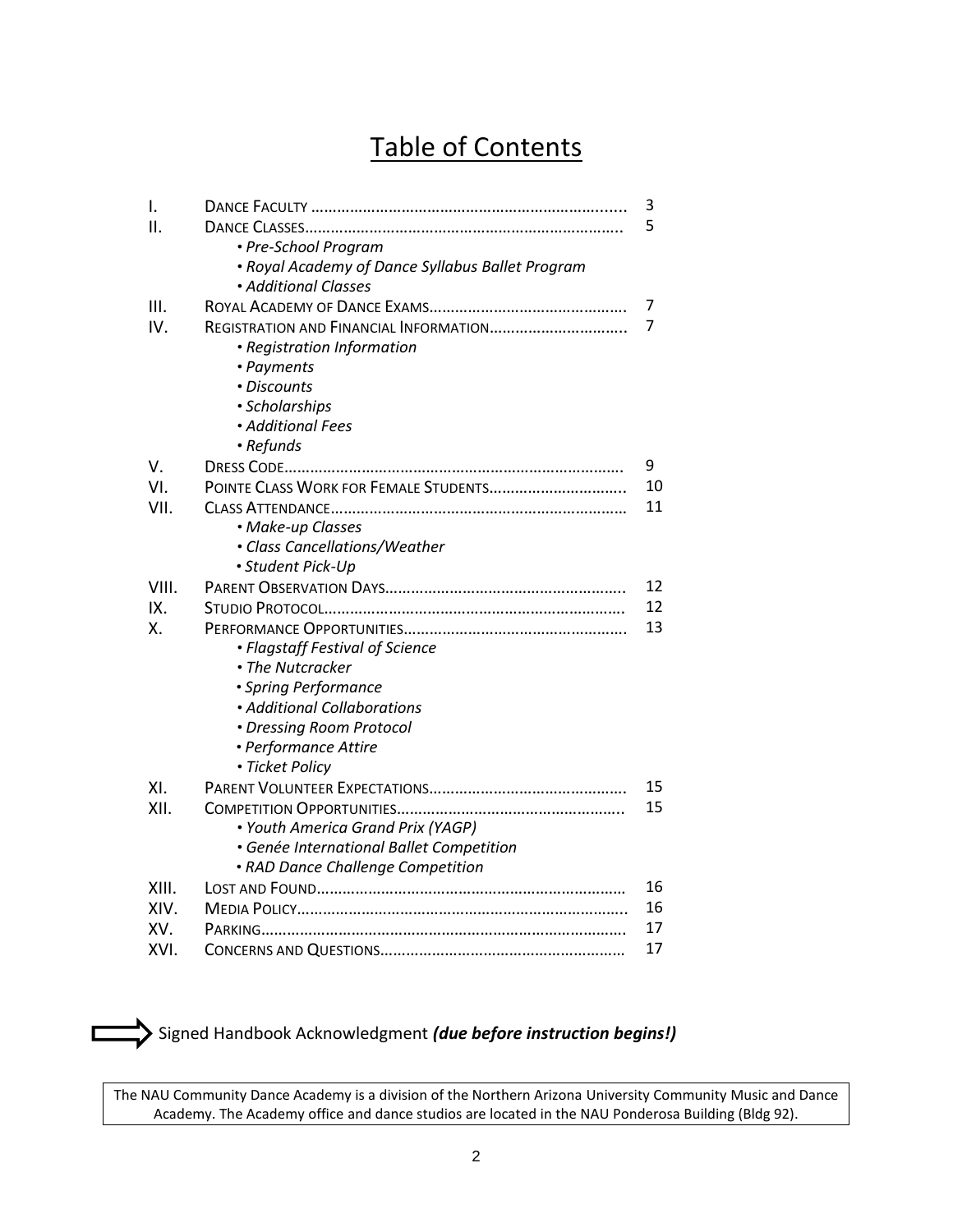### **DANCE FACULTY**



#### *ANDREW NEEDHAMMER, DANCE COORDINATOR/BALLET INSTRUCTOR* [andrew.needhammer@nau.edu](mailto:Andrew.Needhammer@nau.edu)

Andrew Needhammer trained at the New York School of Ballet before joining American Ballet Theatre II and touring the world. He joined the National Ballet of Canada, performing works by Nureyev, Balanchine, and Ashton. With Ballet Arizona, he performed roles in ballets by DeMille and Balanchine as well as in the

Nutcracker and Romeo and Juliet. He is an Associate of the Royal Academy of Dance and a Registered Teacher of the Royal Academy of Dance. He has been directing the ballet program at NAU's Community Music and Dance Academy for eight years. In the past few years, Needhammer's students have been invited to participate in the Geneé International Ballet Competition. In addition, his students participate annually in the Youth America Grand Prix ballet competition.



#### *HEATHER CURETON, ASSISTANT DANCE COORDINATOR* [heathercureton78@hotmail.com](mailto:heathercureton78@hotmail.com)

**Heather Cureton** is a Flagstaff native. She started dancing at the age of 6 with Maureen Price and Gail Reed, founding members of what is now the NAU Community Dance Academy. She participated in and successfully completed RAD examinations and is a member of the Royal Academy of Dance. During her time as a student of the Academy, she was chosen to dance in multiple productions with both Eugene Ballet

Company and Nevada Dance Theater as well as with NAU Opera. Miss Heather started teaching at the Academy in 1997 while attending NAU where she eventually received a Bachelors in Accounting. While she worked for several years in that field, her love has always been in working with children and teaching dance. She considers the Academy her family and has enjoyed watching it grow and change over the years. She and her husband have three wonderful children who are their pride and joy.



*MAGGIE MURRAY, JAZZ 1-2 INSTRUCTOR*

maggiejmurray@gmail.com

Maggie Murray was born and raised in Flagstaff, AZ. She started dancing at age 3 and was trained at the NAU Community Music and Dance academy until she was 18. Maggie has trained in many forms of dance, including ballet, jazz, modern, lyrical and tap. She completed all her RAD exams before continuing as a Dance Major in Washington focusing on Modern. Maggie has since refocused and became a Myofascial Massage Therapist, concentrating her practice on injuries and athletes. She has received teaching certifications in Barre Fitness and Bootcamp Training. Through her schooling she has developed a passion for working with dancers and preventing injury and physical burn out. With a strong passion for dance, she is excited to be back in Flagstaff teaching at the studio she grew up in.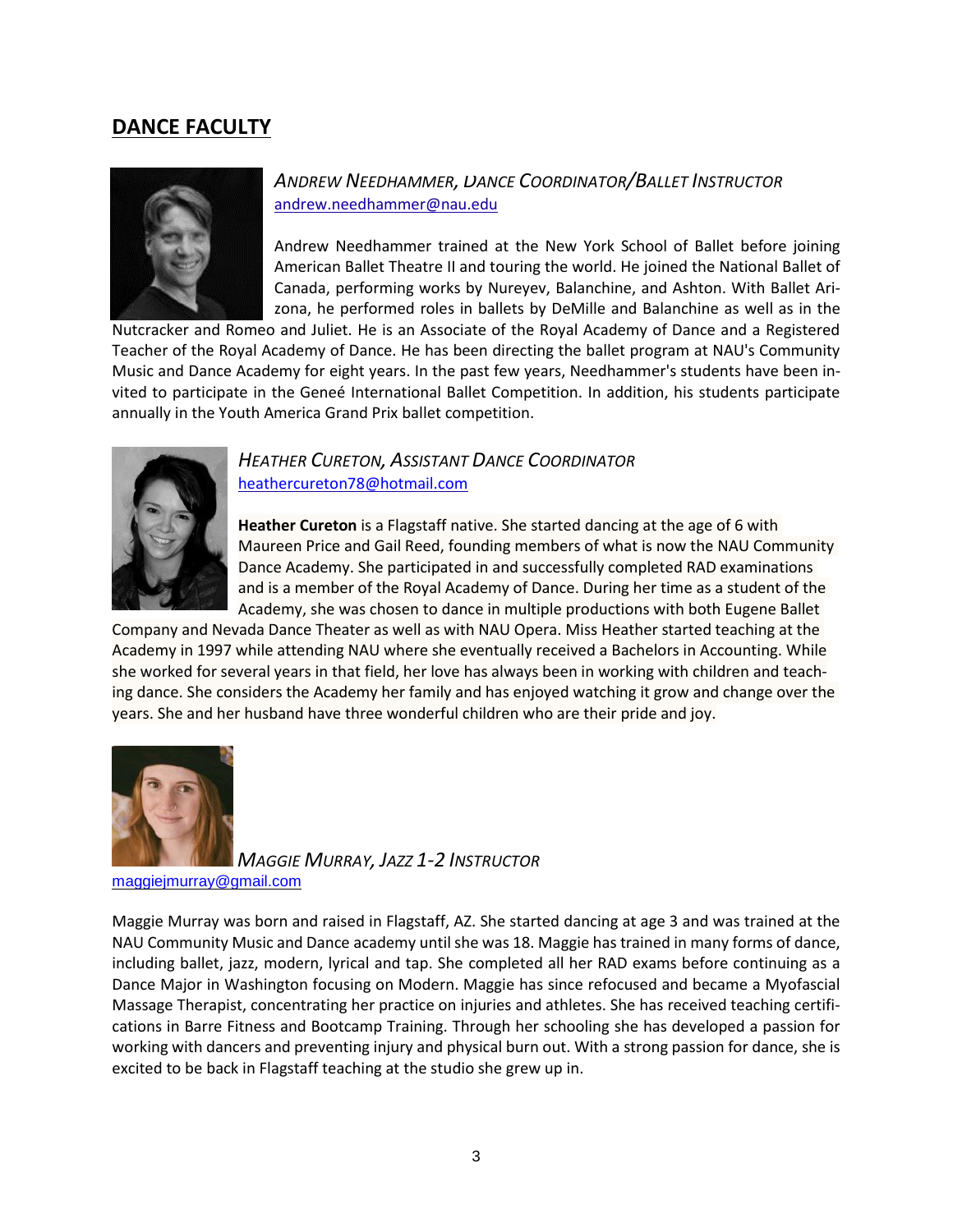

### *DANIELLE ANGULO, BALLET INSTRUCTOR* [dyangulo@gmail.com](mailto:dyangulo@gmail.com)

Danielle, previously from Los Angeles, CA, moved to Flagstaff in 2012. She has been dancing passionately since she was three years old, educated in ballet, jazz, lyrical, contemporary, and hula. She has training in RAD, Cecchetti, and the Vaganova ballet methods. She was previously a ballet scholar with Cecchetti USA and is now a

member of the Royal Academy of Dance. She has attended summer ballet intensives with Ballet Magnificat and Cecchetti USA as well as accepted to intensives with Long Beach Ballet and ABT. She feels that moving to Flagstaff and finishing her Advanced RAD exams, under the instruction of Mr. Needhammer, has helped broaden her knowledge and ability in ballet technique. Danielle is attending Northern Arizona University as an Exercise Science/Pre-Physical Therapy major and is also a licensed CNA.

*DANAE EDWARDS, HIP HOP INSTRUCTOR* [jde99@nau.edu](mailto:jde99@nau.edu)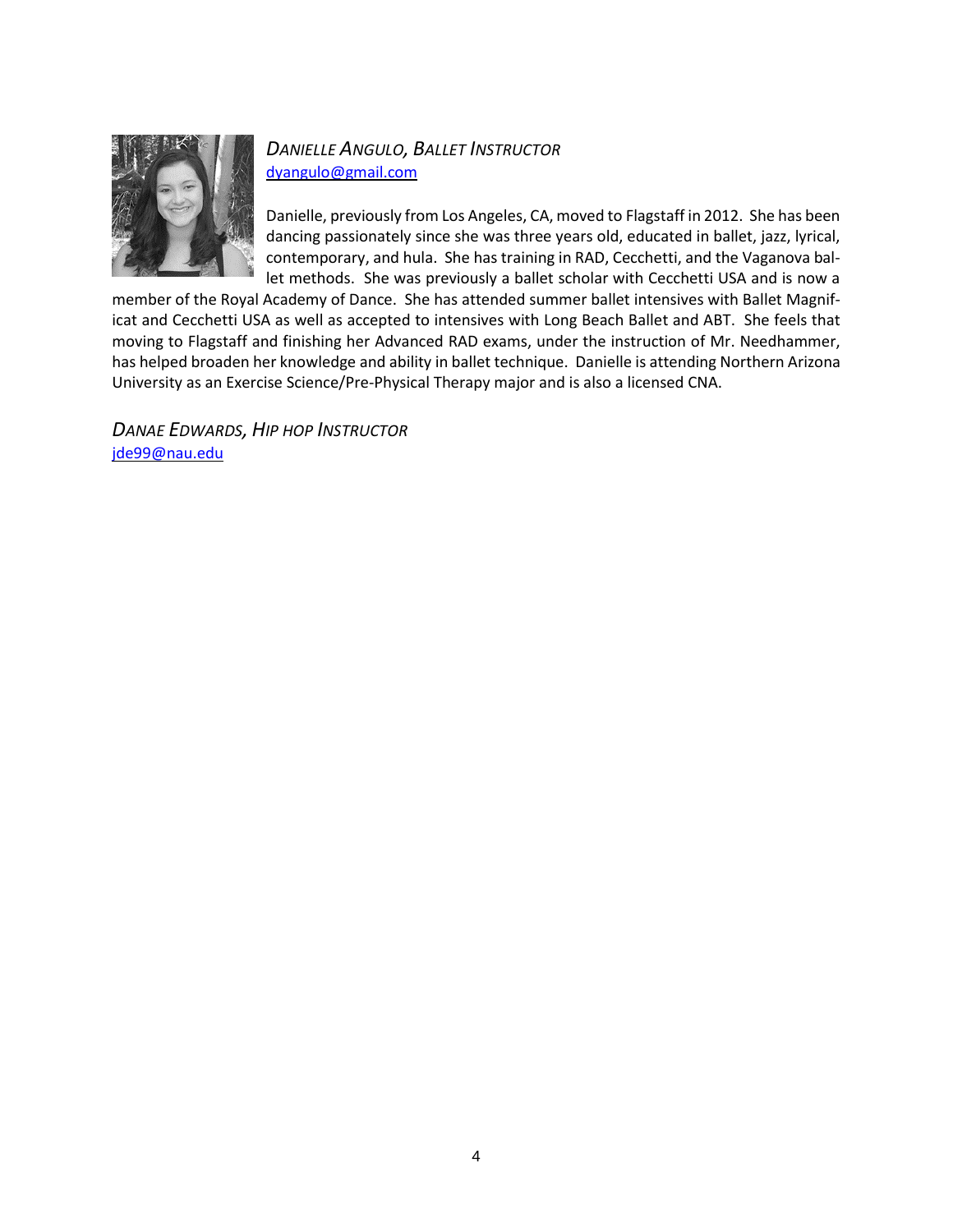### DANCE CLASSES

#### **Pre-School Program**

The Pre-school program consists of Tiny Tot, Beginning Ballet and Pre-Primary classes and is geared toward students ages 3-5. Registration is accepted on a first-come, first-served basis. Classes are closed once capacity is reached.

#### *Tiny-Tot Ballet – age 3 by 9/1*

This class introduces students to their first year of dance training. Coordination, rhythm, body awareness, and ballet class discipline are emphasized through guided, creative, age-appropriate activities. Students are introduced to elementary ballet terminology, positions, and movements.

#### *Beginning Ballet - age 4 by 9/1*

This fun, creative class is full of age-appropriate movement, songs, games, exercises and introduction to ballet steps. Classes consist of activities designed to increase children's awareness, understanding, and control of their bodies in space and time. Exercises develop basic dance skills such as coordination, balance, spatial awareness and the ability to cooperate and dance well with others. Classes include practice in all loco motor steps and creative, expressive dancing to music.

#### *Pre-Primary - age 5 by 9/1*

This level of dance consists of both the Pre-Primary set of dance exercises designed by the Royal Academy of Dance—which prepare children for beginning ballet—and the creative exploration of the four elements of dance: body, space, time, and effort. Children will develop coordination, balance, control, and awareness of space, rhythm, and effort qualities. They will also develop their abilities to learn movement combinations and to cooperate and dance well with others. Classes include practice in all loco motor steps, expressive dancing to music, age-appropriate introduction to ballet steps and the preparation of creative dances for a performance for parents during the last class of each semester.

#### **Royal Academy of Dance Ballet Program**

Our certified ballet instructors follow the world-renowned Royal Academy of Dance (RAD) method beginning at the Primary class level for all ballet dancers. Founded over eighty years ago, the Royal Academy of Dance is the largest, most influential dance teacher training and examining body for classical ballet in the world. The RAD was initially formed with the objective to improve the standard of Classical Ballet training in the UK and a method of ballet technique was devised for the Academy by a group of eminent European dancers. The RAD curriculum is used in over seventy countries in the world, setting high standards of dance training for over 250,000 students each year. Its international examiners travel the world examining pupils in the syllabus at every level.

#### *Primary - age 6 by 9/1*

The beginning of classical ballet technique is introduced in this class which includes the study of proper placement, partner and group work, and musicality.

#### *Graded Syllabus: Grades 1 – 5 and Pre Pointe - at least age 7 by 9/1*

A progression of ballet technique and performance qualities based upon the Royal Academy of Dance Grades Syllabus.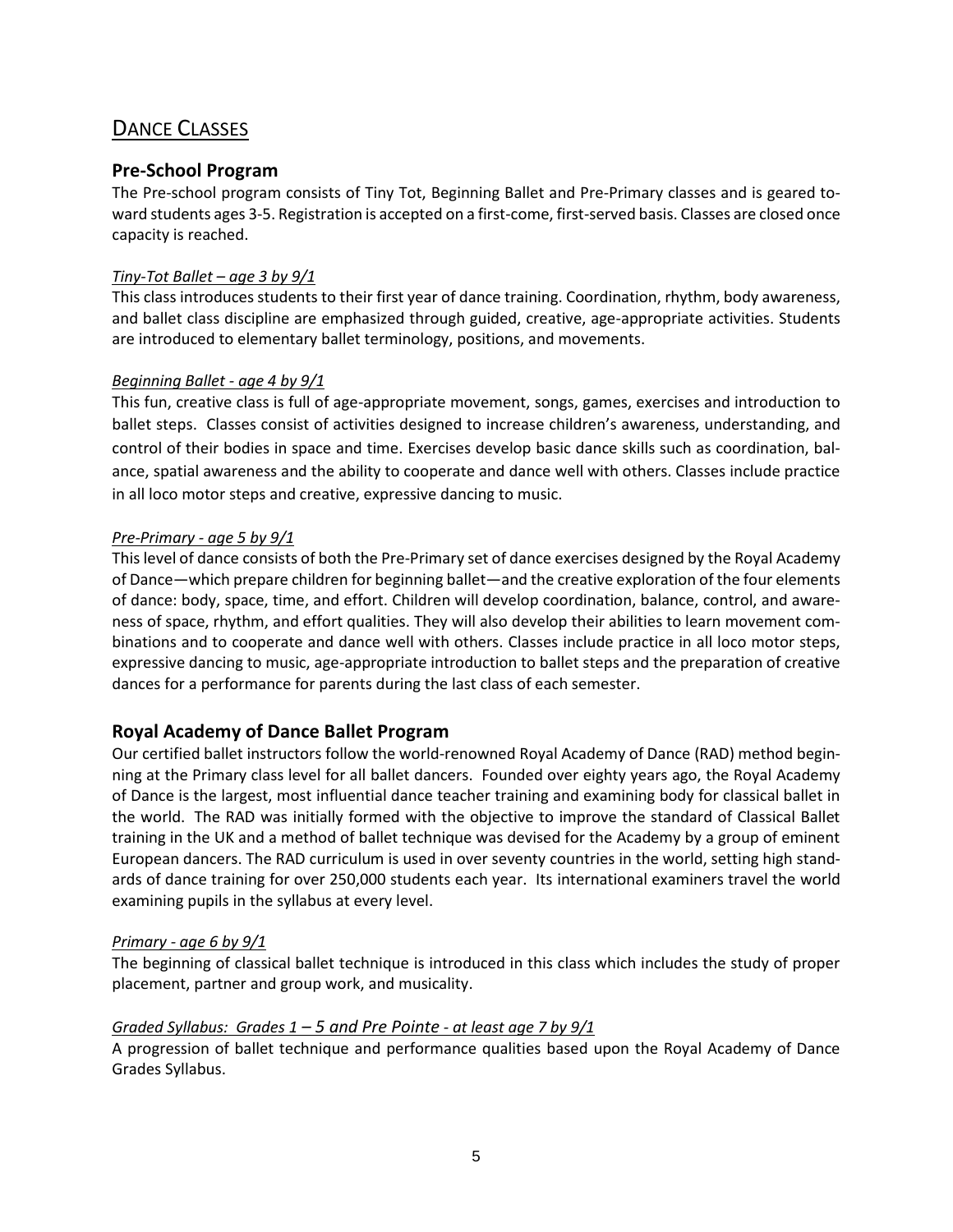#### *Vocational Syllabus: Intermediate Foundation through Advanced 2*

An in-depth look at and study of ballet technique; these classes may also include the study of Pointe work. Students generally begin this syllabus at the same time they are taking Grade 5 in the Grades syllabus.

#### **Additional Classes**

The Academy offers jazz classes that offer an exciting chance to explore new and different facets of the dance medium with a highly trained instructor who will lead those who are new to these styles as well as those looking to build on past experience. Adult ballet and jazz are offered for adults of all ability levels. Students interested in Jazz 1-3 (age 7-18) should attend an open class for placement before registering with the office.

#### *Jazz 1*

This class introduces and develops jazz dance skills for dancers who are new to the jazz medium as well as those looking to develop upon existing skills.

#### *Jazz 2*

This class develops jazz dance skills for dancers with some or little jazz dance experience. It accommodates students who are new to the medium as well as those looking to improve existing skills with a focus on specific jazz movement styles, including street jazz.

#### *Jazz 3*

This class builds on existing dance skills for dancers with prior experience in jazz. It offers a challenge for those looking to refine their jazz dance style and technique while broadening the jazz dance genre to include musical theatre, lyrical, and street jazz styles.

#### *Adult Ballet*

Adults will enjoy learning ballet while developing confidence, mental concentration, physical coordination, and grace. This class is for students who are new to ballet, students who want to dance but never had the opportunity, and those who have danced before and want to begin again.

#### *Adult Jazz*

Adults will enjoy learning jazz dance while also improving strength and flexibility. This class is for students who are new to dance, or those who have danced before and want to begin again. Basic technique will be covered and time spent stretching and improving strength, while also practicing various forms of jazz dance such as lyrical and street jazz/hip hop.

#### *Hip Hop*

This class introduces and develops hip hop dance skills for dancers who are new to the hip hop medium as well as those looking to develop upon existing skills.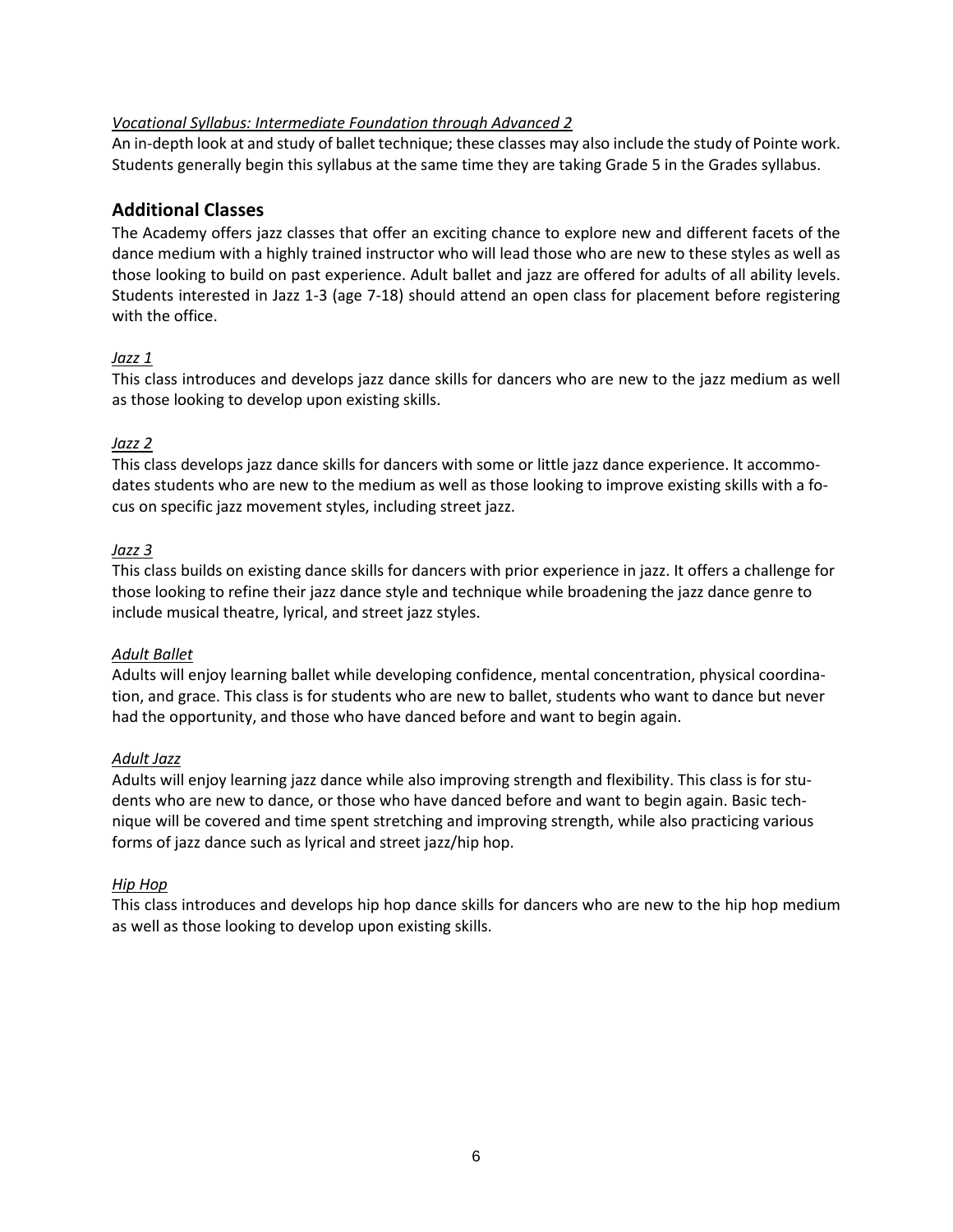### ROYAL ACADEMY OF DANCE EXAMS

During the spring semester, students have the opportunity to participate in the Royal Academy of Dance (RAD) examination process. The exams are designed to recognize the progress and achievement of children and young people.

RAD examiners travel to Flagstaff to conduct several days of examinations. The RAD offers separate examinations of the Grades syllabus and the Vocational syllabus. Examinations are generally held in February or March. Students generally take one examination each spring through Grade 5, and then may take two examinations, one each in the Graded and the Vocational syllabi. The Academy strongly encourages students to take the examinations appropriate to the syllabus they are studying to:

- attain their personal best and have fun
- have a goal to work toward
- receive recognition from the world's largest examining body for ballet

A fee is charged for each examination a student takes. This fee covers the cost of bringing the examiner and accompanist to Flagstaff. The fee for a particular examination reflects its length. Thus, younger students who have a short examination period pay a lower fee than advanced students who may have a 1-2 hour examination. Exam registration forms are distributed in class approximately one month prior to the examination. Students who wish to take the examination must return the form promptly with the fee.

Students who receive a score of "Distinction" on their 2016 exams will have one of their RAD exam fees covered for the following year through Academy scholarship. If the dancer will be taking two or more exams during the 2017 season, the lesser of the exam fees will be covered.

Examination results are received at the Academy approximately 2-3 months after the exam. Results are mailed to the student's home at the address on file at the Academy office.

### REGISTRATION AND FINANCIAL INFORMATION

### **Registration Information – (September through May)**

Students in RAD Primary and above must register for an entire year. Other classes are offered on a year or semester basis. Registration forms, as well as important dates, calendars, event information and more, are available online at the Academy website (nau.edu/music/academy). Registrations are accepted by mail, in person, or via fax.

Registration is accepted on a first-come, first served basis and class sizes are limited. In order to reserve and confirm a spot in class, the Academy must receive all completed registration materials—a 10% deposit for returning students registering during the early registration period in May, at least 25% of year-long tuition, or at least 50% of semester tuition at the time of registration (unless opting for payroll deductions). Please note that registration is not complete and instruction MAY NOT BEGIN until we have a completed registration form on file in our office AND have received initial deposits. A signed acknowledgement of this handbook (found on the final page) must be submitted to the Academy Office within two weeks of the start of instruction. The receipt of a registration form without the initial payment will not reserve a spot in a class. Please read Academy policies (listed on the registration form) carefully before signing and consult the Academy calendar for important dates! The Academy will not prorate tuition fees for late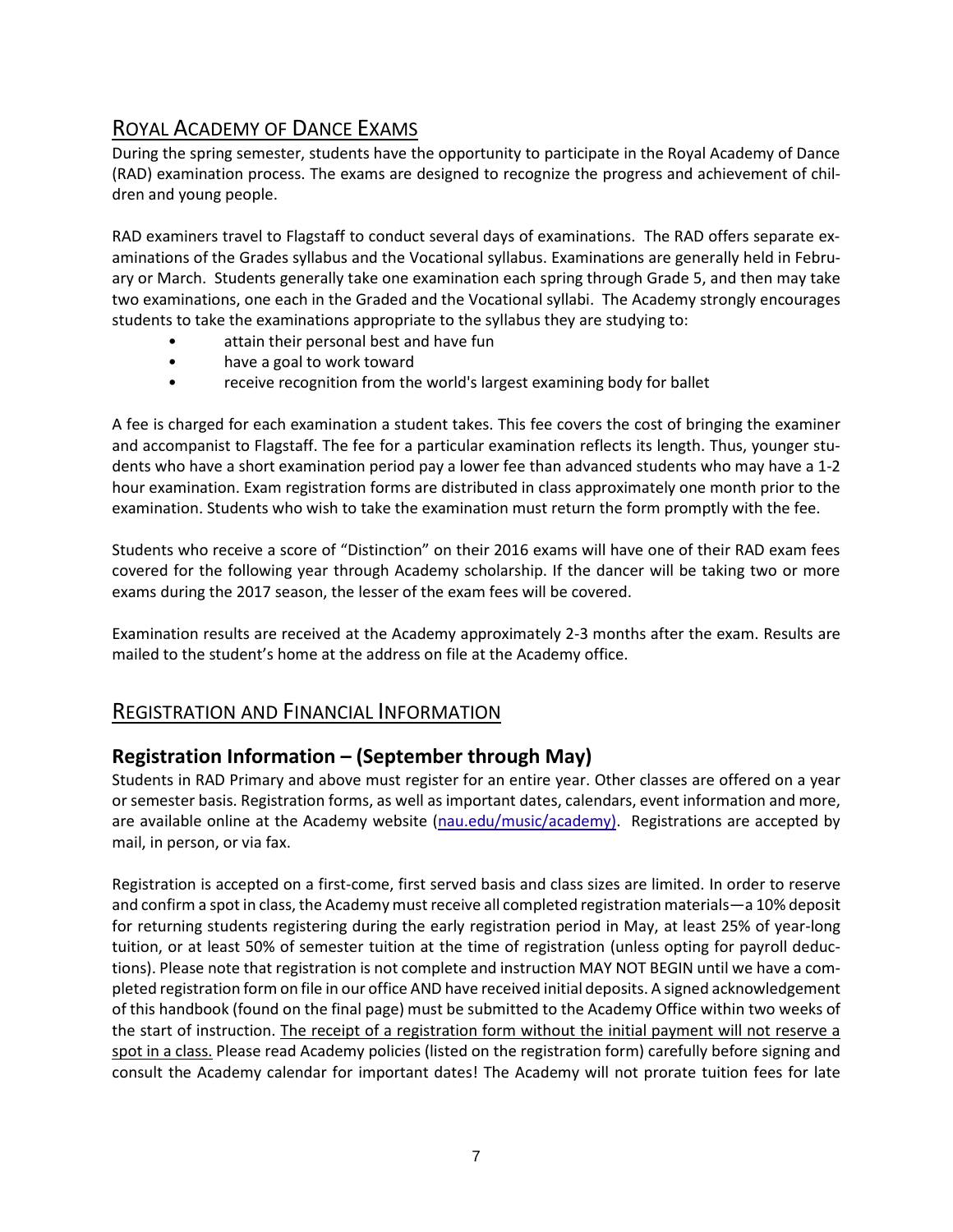registrants. If you are interested in a class that is full, please call (928) 523-1889 to be placed on the waiting list.

The student's parent or legal guardian is ultimately responsible for ALL tuition fees, regardless of any anticipated scholarship awards or outside assistance.

### **Payments**

The Academy accepts checks, cashier's checks, traveler's checks, cash, and all credit and debit cards. A student's full year tuition may be paid by the parent/guardian selecting one two options:

- 1. Payment in full at the time of registration or
- 2. Installment Plan: First payment (25%) due at the time of registration; remaining balance paid by quarterly installment dates.

A student's single semester tuition may be paid by the parent/guardian selecting one of two options:

- 1. Payment in full at the time of registration or
- 2. Installment Plan: First payment (50%) due at the time of registration; remaining balance paid by the second installment date.

Payroll deduction options are available for NAU employees.

The parent(s) or guardian of the registered child will be responsible for ensuring the Academy Office receives payment prior to the end of each billing cycle. Payments may be mailed, hand delivered, or phoned in to the Academy Office.

#### **Discounts**

The following discounts are available to Academy dance students:

- NAU full time faculty/staff/student: 10%
- Sibling discount: 15% off second and third child (applied to least expensive child)
- Dance cap—No dancer shall pay more than \$2000 for yearly registration; Pilates is not include in this cap as indicated on the registration form

The maximum discount for any registration is 15%.

Discounts and caps will only be applied for those who do not have outstanding previous balances.

#### **Scholarships**

Work scholarships are available for students in Intermediate Foundations and above may apply to receive scholarship in exchange for their help in one of the younger ballet classes. This is a fantastic opportunity for developing dancers to gain experience in the teaching environment. Applicants should display a strong work ethic and a desire for growth in the dance field. Recipients will receive \$100 off of their tuition for the year.

The Academy is also proud to offer scholarship to pay for RAD exam fees for students who achieved a score of "Distinction" on their year prior's exams. These scholarships are available due in part to the outstanding fundraising efforts of Academy parents.

### **Additional Fees**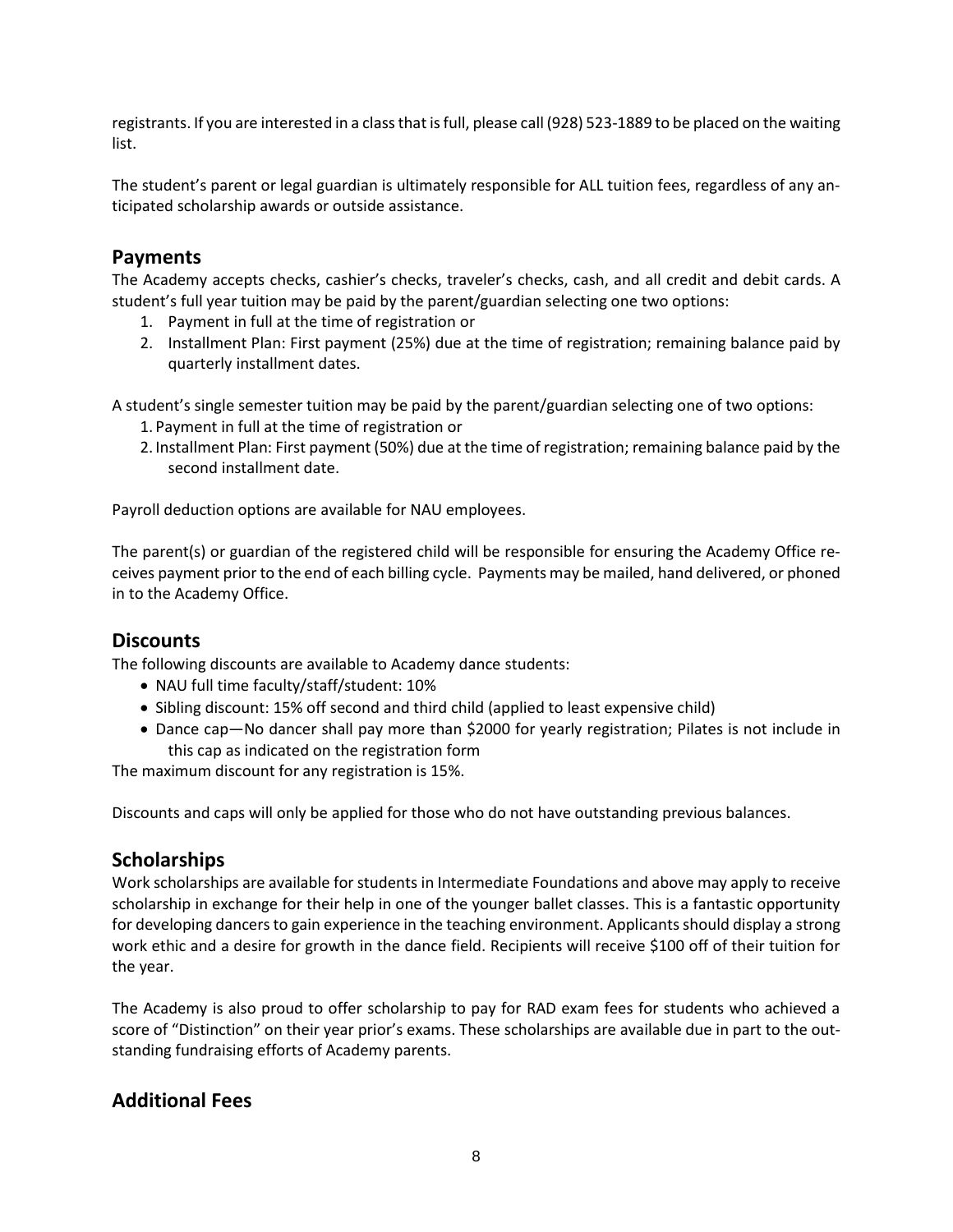Accounts ten calendar days or more past due will incur a \$25 late fee for each payment date. Students with a past due balance beyond 30 days will not be allowed to participate in class or performances.

A \$30 fee will be due for all checks returned for any reason. The fee must be paid in cash within one week from the time the owner of the account is notified.

Private lessons are available with the various dance teachers for purchase based on their personal availability. Please inquire in the office for details.

Tutus purchased by the Academy may be available for rent for use during approved off campus competitions and performances. Please inquire in the office for details.

### **Refunds**

Deposits are non-refundable, except in the case of serious illness or injury. Tuition is refundable up to the last day of attendance in a class. If a student is dismissed from the Academy because of unacceptable behavior, no tuition will be refunded. Requests for refunds must be made in writing within 60 days and will be considered at the discretion of the Program Coordinator. The Academy reserves the right to deny any refund request. Should a full refund be granted for a student, all but the deposit may be refunded to the parent's/guardian's account. All refunds and credits must be used and resolved within one year of the registration date. After one year, they will expire.

### DRESS CODE

Students are required to adhere to a simple dress code and maintain a neat, professional appearance in the classroom and before and after all performances. Items prohibited in the studio include bare legs, cut off tights, sweats, shorts (for girls), leg warmers, sweaters and wraps. Students should not wear dance clothes as street wear outside the studio. Cover ups should fully cover leotards. Students may not wear jewelry, other than pierced ear studs, in class or rehearsal. Gum chewing is prohibited in class, rehearsal, and performance.

All students with long hair should have it neatly tied back. Classic-styled "buns" are required for girls in ballet classes (Primary level and above). Use a hair net to keep the bun tidy. The following websites have instructions for putting your child's hair in a bun.

- <http://www.oregonballetacademy.com/schedules/wear.htm>
- [http://www.singledad.com/single-parent-advice/how-to/How\\_To\\_Make\\_a\\_Bal](http://www.singledad.com/single-parent-advice/how-to/How_To_Make_a_Ballet_Bun_1217103815.php)[let\\_Bun\\_1217103815.php](http://www.singledad.com/single-parent-advice/how-to/How_To_Make_a_Ballet_Bun_1217103815.php)
- <http://www.youtube.com/watch?v=oPnYSZ1-WCI&feature=related>

#### **Ladies**

*Tiny Tot* Choice of leotard, footless tights optional. Shoes optional. Please, no tutus.

Pink leotard of choice, pink socks or tights and pink ballet shoes.

*Grades 1 – 5*

*Beginning Ballet through Primary*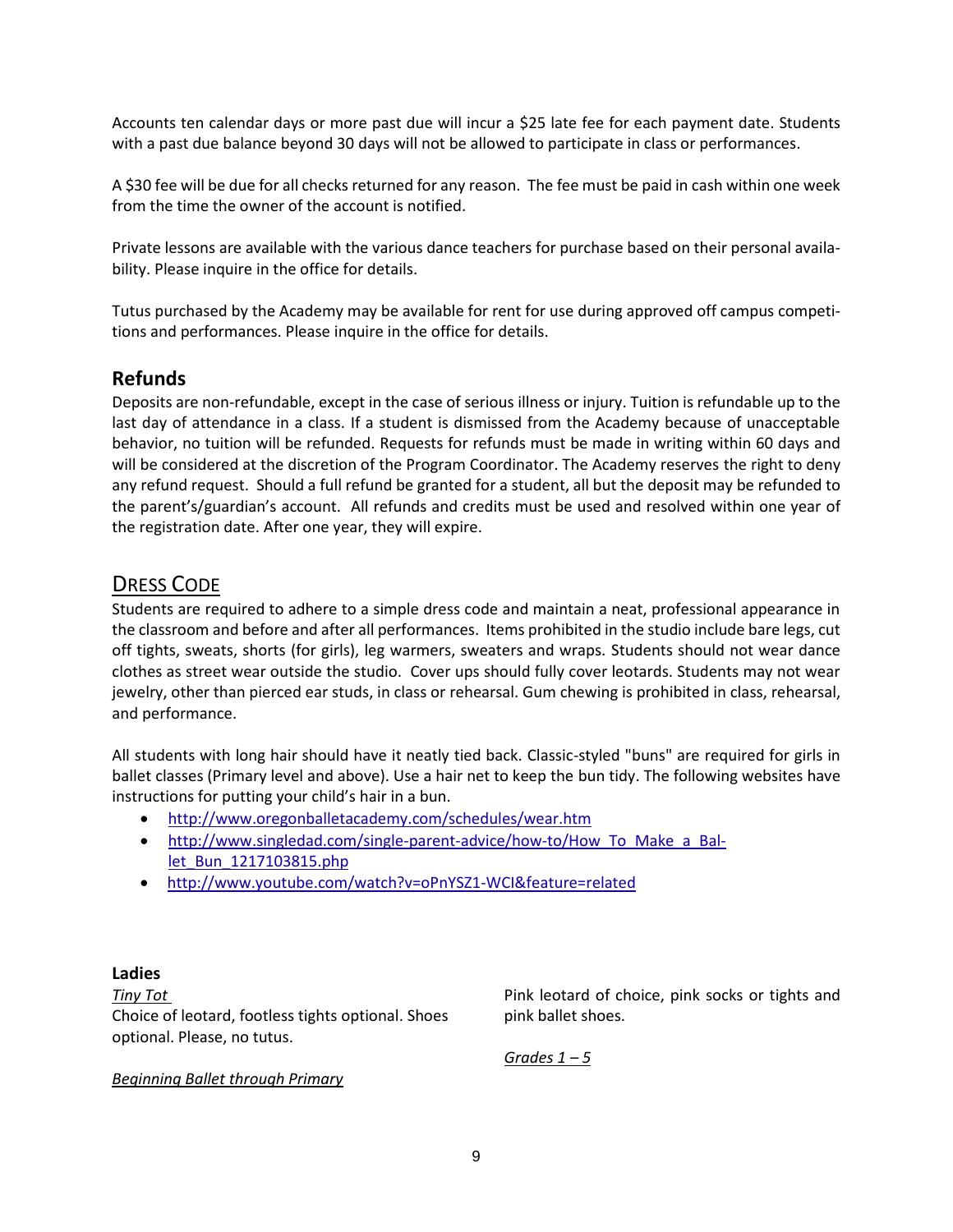Regulation\* navy, lavender, or marine blue "Aimeel" style leotard, pink tights, pink ballet shoes, and character shoes+.

#### *Intermediate Foundation*

Choice of leotard in a plain dark color, pink tights, and pink ballet shoes.

#### *Intermediate through Advanced 2*

Choice of leotard in a plain dark color, pink tights, and demi/soft pointe shoes and pointe shoes.

\*RAD regulation leotards may be purchased online at: [www.radusa.org,](http://www.radusa.org/) or by telephone at (414) 747- 9060. The cost includes a matching belt worn for exams.

+Character shoes may be purchased online at: [www.dancesuupplies.com](http://www.dancesuupplies.com/) and/or by telephone at (800) 903-2623. The style is "Freed Low Heel Character Shoe" (SKU CCH1).

#### **Gentlemen**

*Tiny Tot* White T-shirt, dark shorts and optional black or white ballet shoes.

#### *Beginning Ballet through Primary*

White T-shirt, tight-fitting black shorts, white socks, and white or black ballet shoes.

#### *Grades 1 - 3*

White T-shirt, tight-fitting black shorts, white socks, white or black ballet slippers, black character shoes.

#### *Grades 4 and 5*

USA RAD website [\(www.radusa.org\)](http://www.radusa.org/) Exam and Dance Wear. Boys Grades 4-5 and Vocational exams. Sleeveless leotard (ARN/S) OR short sleeve leotard (AARON) and boy's stirrup tights (R317P) in Navy (Grades 4-5) or black (Intermediate-Advanced 2); white socks and white ballet shoes.

#### *Intermediate Foundation through Advanced 2*

USA RAD website [\(www.radusa.org\)](http://www.radusa.org/) Exam and Dance Wear. Sleeveless leotard (ARN/S) OR short sleeve leotard (AARON) and boy's stirrup tights (R317P) in Navy or black (Intermediate-Advanced 2); white socks and white ballet shoes.

#### **Jazz**

Standard jazz dance wear is appropriate for classes. Jazz shoes are available through online through various dance apparel suppliers (such as discountdance.com).

#### **Hip Hop**

Fitness clothing such as leggings, sweatpants, t-shirts is acceptable. Sneakers with white or clear sole.

#### POINTE WORK FOR FEMALE STUDENTS

Students will be notified when the instructor feels that the student has sufficient strength, level of technique, and maturity necessary to begin pointe work. Pointe work can be damaging to the dancer if it is attempted too early. Pre-pointe classes are available starting in Grade 5 as supplemental instruction to begin to prepare the body's muscles and introduce specific concepts in preparation for pointe work the following year.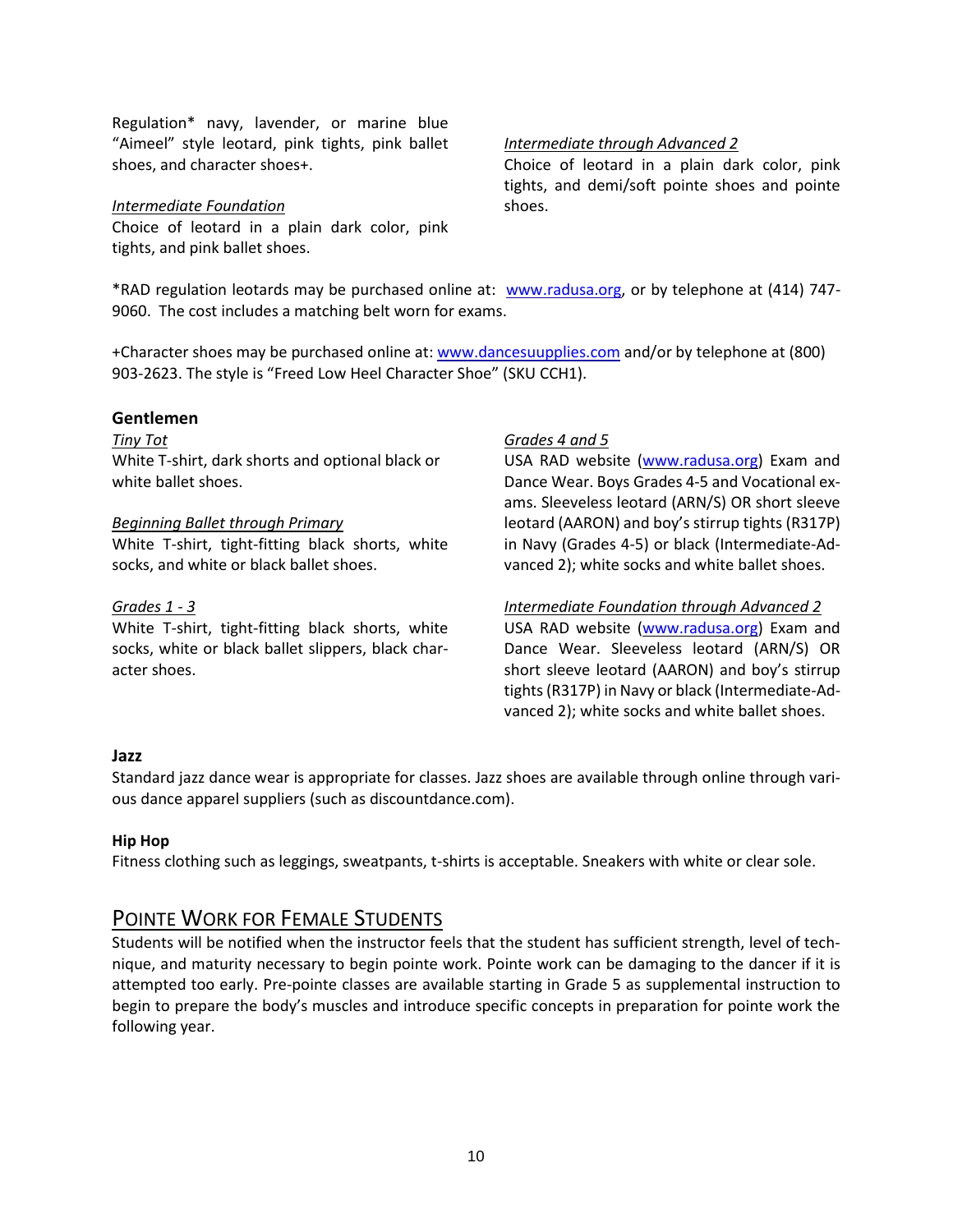The decision to allow a student to begin pointe work will be made on an individual basis with the advice, in some cases, of a physical therapist, even if the student has been on pointe at a previous studio. Instructors will check the fit of the shoes to ensure the students purchase proper shoes for their feet. Students should not sew ribbons and elastics on their shoes until they receive approval from the instructor.

Students usually begin pointe work after completing Grade 5. Students beginning pointe work must be enrolled and attending four classes per week and have passed the Grade 5 RAD exam with a score of Merit or Distinction (55-100) in order to start pointe in the Fall of their Intermediate Foundations year. Students only passing with a Pass score (40-55) may start on pointe during the following January after *The Nutcracker*. New students in these levels should not purchase pointe shoes until speaking with their instructor.

Pointe work is difficult and can be dangerous if practiced unsupervised. Improper floor surface could cause injury to students. The Academy faculty discourages students from practicing pointe work outside the Academy studios unless otherwise approved.

Students who have passed Grade 5 must enroll in Intermediate 1 in order to perform en pointe in Academy dance performances. Students who have passed Intermediate Foundations must enroll in Intermediate 2 in order to perform en pointe in Academy performances. Students who have passed Intermediate may add Advanced Foundations to their class selections for supplemental instructional. Students who have passed Advanced Foundations must enroll in three Advanced 1 or 2 courses in order to perform en pointe in Academy dance performances.

### CLASS ATTENDANCE

Good attendance is an integral part of dance training and is necessary to achieve correct technical and physical development. Except in the case of illness, injury, or other excused absence, students are expected to attend all classes for which they are registered. Students who have a contagious illness should stay home. Those who are able should still attend class to watch, unless otherwise instructed by a physician.

A student who has repeated unexcused absences in one semester may be ineligible to take the RAD examination and advance to the next level. He or she may also be ineligible to perform in Academy productions. Students who miss a semester may be asked to repeat the Grade level.

If a student is not able to attend class, it is not necessary to call the Academy Office; however, we do encourage the parent to email the student's instructor to notify him or her of the absence.

### **Make-Up Classes**

Students are encouraged to make-up missed classes. Make-up classes may be done in the same level or one level lower than the registered class. Tuition will not be pro-rated for missed classes. Typically, there are no formalized make-up classes for holidays.

### **Class Cancellation/Weather**

Classes may occasionally be canceled due to severe weather conditions. The Academy typically follows FUSD's closing schedule for inclement weather except for delayed starts or days on which the weather will clear in time for afternoon classes. The Academy will attempt to notify parents by email should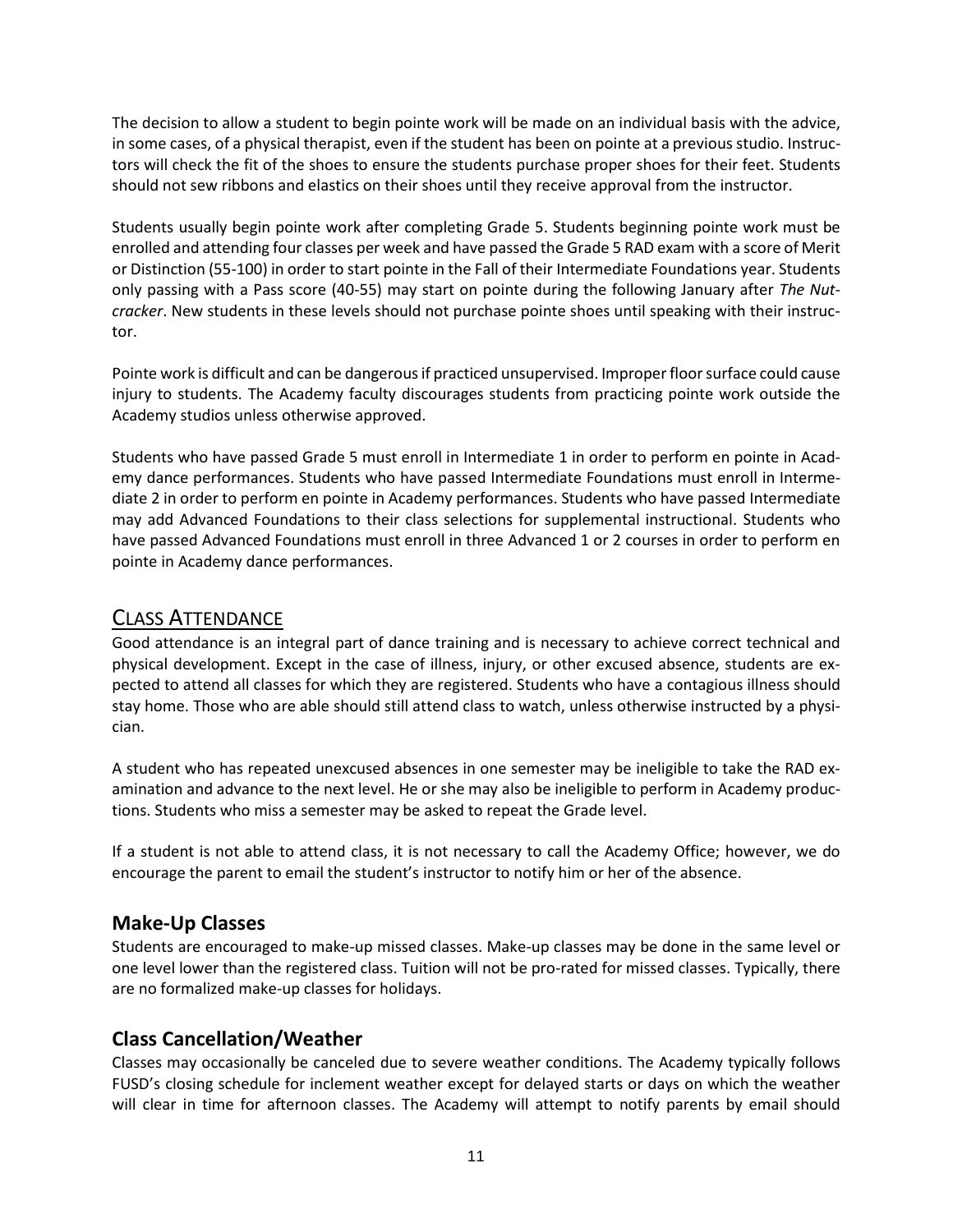class(es) be canceled. Parents may also call the Academy Snow Line for automated updates at (928) 523- 2333. The Academy Office will also update the Academy Facebook page and website home page. Students are encouraged to make up classes missed due to inclement weather.

### **Student Pick-Up**

Students must be picked up after classes on time. The Academy is not responsible for the safety of the students when they are not in class. Parents who anticipate a delay in picking up their children should arrange for another responsible adult to pick up their children. In case of emergency, a parent should contact the Academy office as soon as possible.

### PARENT OBSERVATION DAYS

Parents of students in Tiny Tot, Beginning Ballet, and Pre-Primary classes are welcome to observe their child's classes. However, instructors may close these classes if the presence of parents becomes distracting to the students. Primary classes and above are closed to visitors. Parents are welcome to wait in the lounge while their children are in class and to observe through the windows in the studio or classroom doors, although quiet must be maintained.

Parents of students in all levels are invited to observe demonstration classes during the fall and spring semesters. Families with extenuating circumstances, such as visiting grandparents, may request to observe at another time. The class instructor has the final decision with respect to whether to grant the request.

### STUDIO PROTOCOL

Students are expected to:

- 1.Approach all classes with energy, enthusiasm, and the desire to learn.
- 2.Maintain an open and responsive attitude and apply all corrections given in class and rehearsals.
- 3.Adopt a respectful attitude toward his or her peers, instructor, and staff.
- 4. Respect the judgment of the instructor regarding his or her progress in the curriculum, readiness for advancement, pointe work, or performance.

Students may not enter class late or leave class early without permission from the instructor. Injuries are caused by insufficient warm-up and interruptions are distracting to the other students in class. If a student is more than ten minutes late, the teacher must give permission for the student to participate in class.

Food, drinks, and chewing gum are prohibited in the studio. Students may bring water bottles into the studios, but spills must be cleaned immediately. This rule is strictly enforced for the safety of the dancers and the protection of the floors.

Parents and students should respect the need for those working in the building to enjoy a quiet, wellordered environment. Running, shouting, and horseplay are not acceptable. Parents are responsible for supervising their young children and ensuring that they appropriately control their behavior. Parents will be asked to remove disruptive children.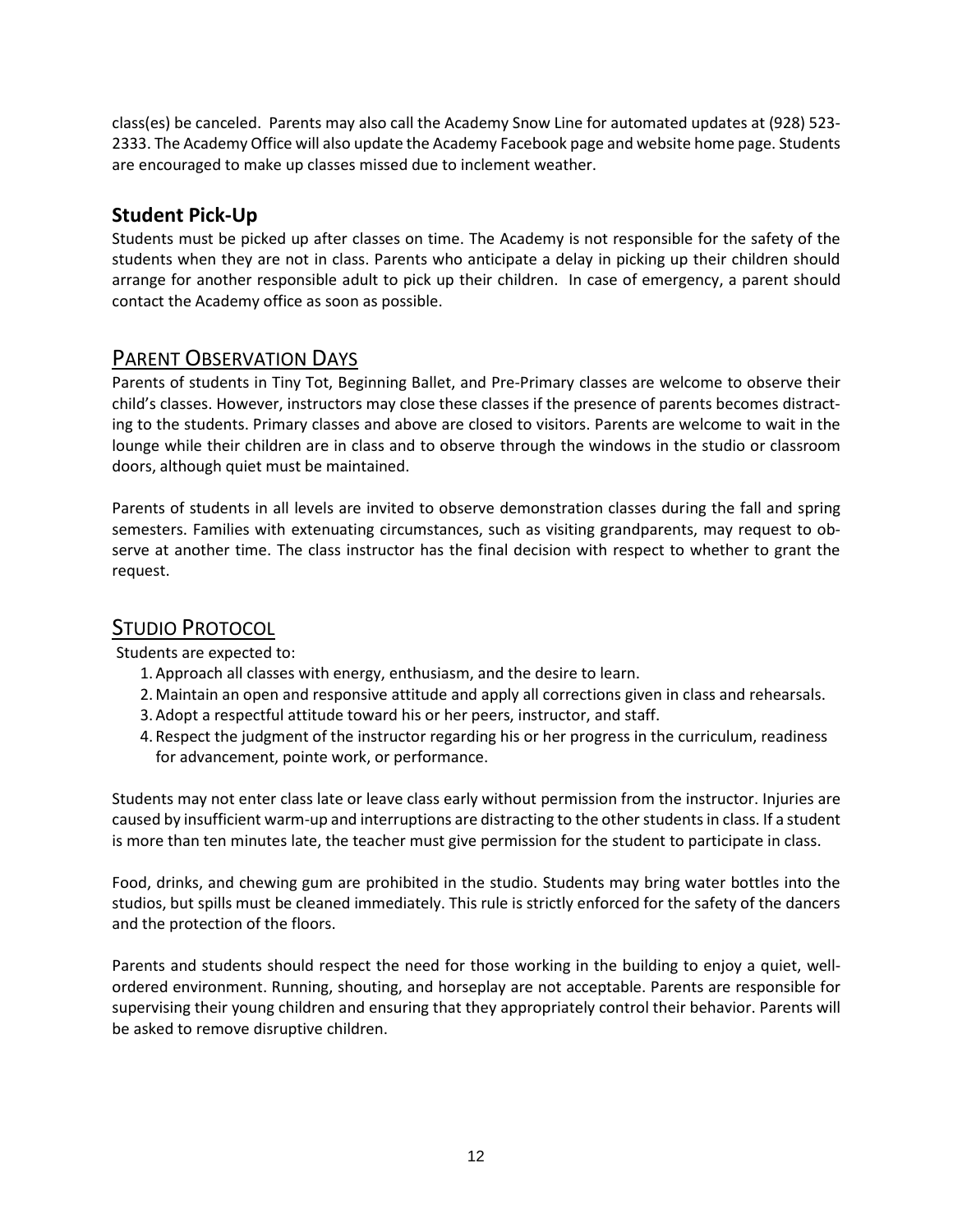Older students should be aware that they represent the Academy and are expected to maintain a mature, professional demeanor while in the waiting area or studio. Noise must be kept to a minimum, so that Academy classes and rehearsals are not disrupted.

Unacceptable behaviors include, but are not limited to:

- Violation of any law, Academy rule, policy
- Drug or alcohol use
- Behavior that places other students, staff, visitors, and/or self in danger
- Verbal, written, or physical harassment
- Swearing, cursing, or yelling
- Smoking
- Disrespectful interaction with instructors or other students

The Academy reserves the right to dismiss students from class for inappropriate behavior either in class or in the waiting area. Repeated instances of inappropriate behavior may result in expulsion from the Academy.

### PERFORMANCE OPPORTUNITIES

Academy dance students have the opportunity to perform in the Flagstaff Festival of Science, *The Nutcracker*, and a spring performance. The Dance Coordinator assigns parts in all productions, without auditions. These performances are not included in the tuition fee for weekly instruction and may incur additional performance fees for costume purchase, space rental, etc. Performance opportunities are a privilege that is afforded to Academy students and is an additional privilege for students.

### **Flagstaff Festival of Science**

This performance is open only to students in RAD Grades 2 and above. It involves one performance, before the keynote speech of the Flagstaff Festival of Science. Students who wish to perform must register for and attend the Science Festival Workshop, which takes place during three weeks in August.

### *The Nutcracker*

For the past few seasons, the NAU Community Music and Dance Academy has had the honor of being asked by the Flagstaff Symphony Orchestra to collaborate on this special holiday tradition. *The Nutcracker* is an additional opportunity that our dancers are afforded that is not included in the fee structure of weekly class instruction. This performance is open to students in all ballet classes—level Pre-Primary and above (through age 18)--who have rectified all outstanding balances. It involves 2- 3 performances with the Flagstaff Symphony Orchestra and normally takes place during the first weekend of December. Younger children will participate in one performance; older students may dance in all performances.

Roles for *The Nutcracker* will be considered based on a number of factors including, but not limited to, class attendance, class behavior, RAD exam scores, technique, interaction with fellow dancers, interaction with dance instructors, and patterns of dedication to classes and performances.

### **Spring Performance**

A performance fee will be assessed to cover the theater rental, costumes, sets, additional instruction hours, etc.

\*Parents of students who wish to perform in *The Nutcracker* or the Spring Performance MUST: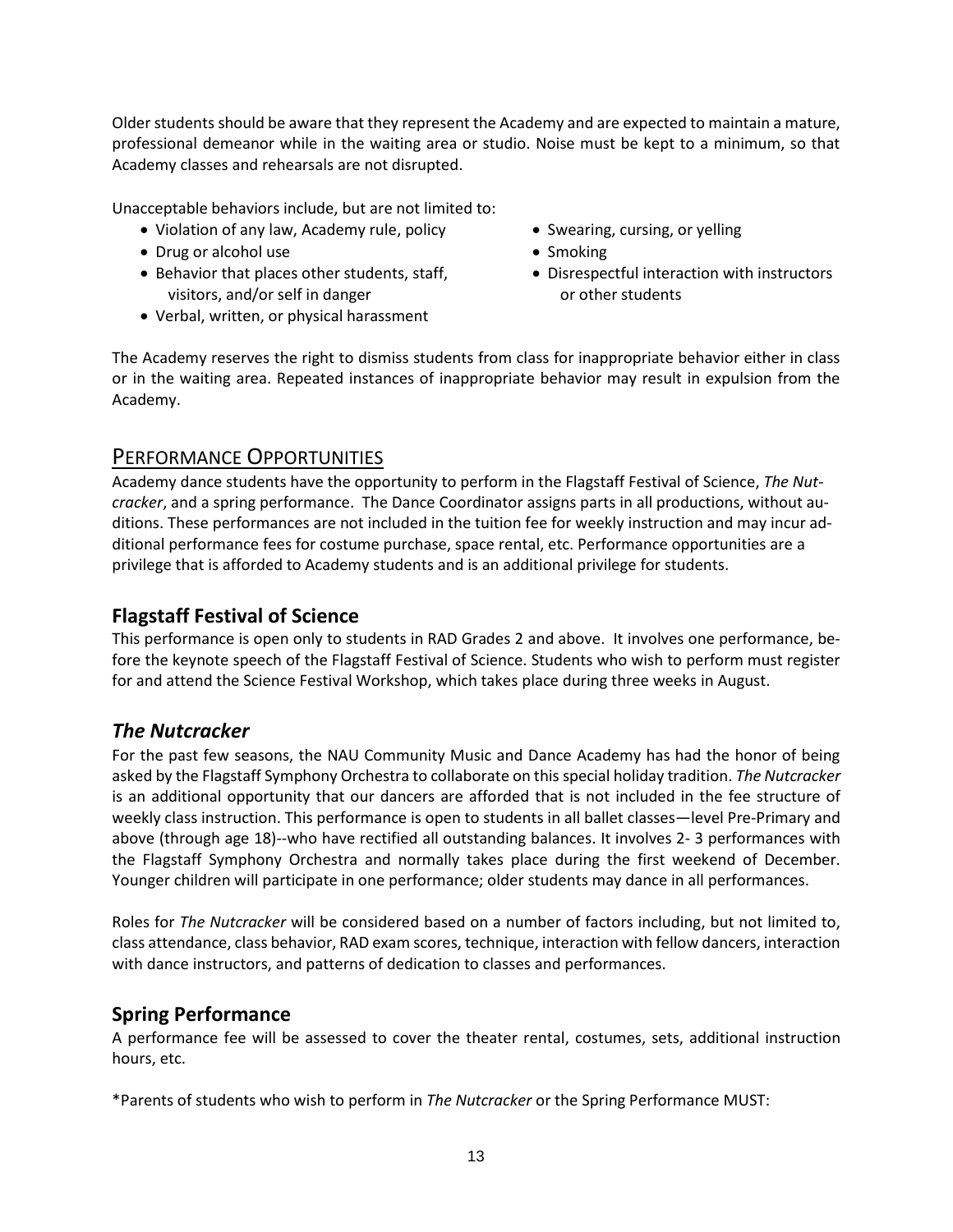- 1. Ensure that their child attends his or her regular classes during the two months prior to the performance;
- 2. Ensure that their child is available for the blocking and dress rehearsals during the week of the performance(s);
- 3. Rectify all outstanding balances on their child's account.

### **Additional Collaborations**

Academy dancers have collaborated with other organizations in years past including the NAU Symphonic Band and NAU Symphony Orchestra. Opportunities for such collaborations are dependent on the needs of the collaborating organization and may not be open to all dancers.

### **Dressing Room Protocol**

To maintain the safety and privacy of our dancers, the children's dressing rooms are closed to adults other than those volunteering for a particular rehearsal or performance. Occasionally, an exception may be made for a young child who is anxious about being left without his or her mother. Parents who believe their child may need such an exception should contact the appropriate volunteer coordinator in advance, or speak with the dressing room coordinator on duty.

Students younger than RAD Intermediate Foundations must be signed in and out of the dressing room by a parent. Children who arrive without a parent to sign them in will be asked to call their parent. Students in Intermediate Foundations and above have the privilege of signing themselves in and out of the dressing room.

Children are expected to behave with self-control in the dressing rooms, hallways, and theater and to remember that they represent the Academy during rehearsals and performances. Costumes should be hung up after each wear. At no time should students eat or drink in costumes or sit in costumes, except with the permission of the instructor or dressing room chaperone. Any abuse of costumes will result in a dry-cleaning fee of \$30.

#### **Performance Attire**

Handouts regarding makeup and hair will be distributed before performances and must be followed. Parents are responsible for ensuring that their child arrives at the dressing room with hair and make-up prepared as directed, and wearing tights, ballet shoes, etc., as instructed.

Hair workshops may be held during the months of October and November. Parents who need help learning to put their child's hair in a bun should plan to attend one of these workshops, as should parents of children in various designated roles who will have a different hairstyle for *The Nutcracker*.

### **Ticket Policy**

Tickets for the Nutcracker are sold under the umbrella of the Flagstaff Symphony Orchestra. The Academy's participation in this production is solely as a hired guest artist organization as we do not share in any of the profits from ticket sales nor do we contribute to direct costs of the production. The Flagstaff Symphony Orchestra extends a discount on all tickets for The Nutcracker purchased by families of Academy dancers.

Two free tickets per dancer will be offered for the spring performance.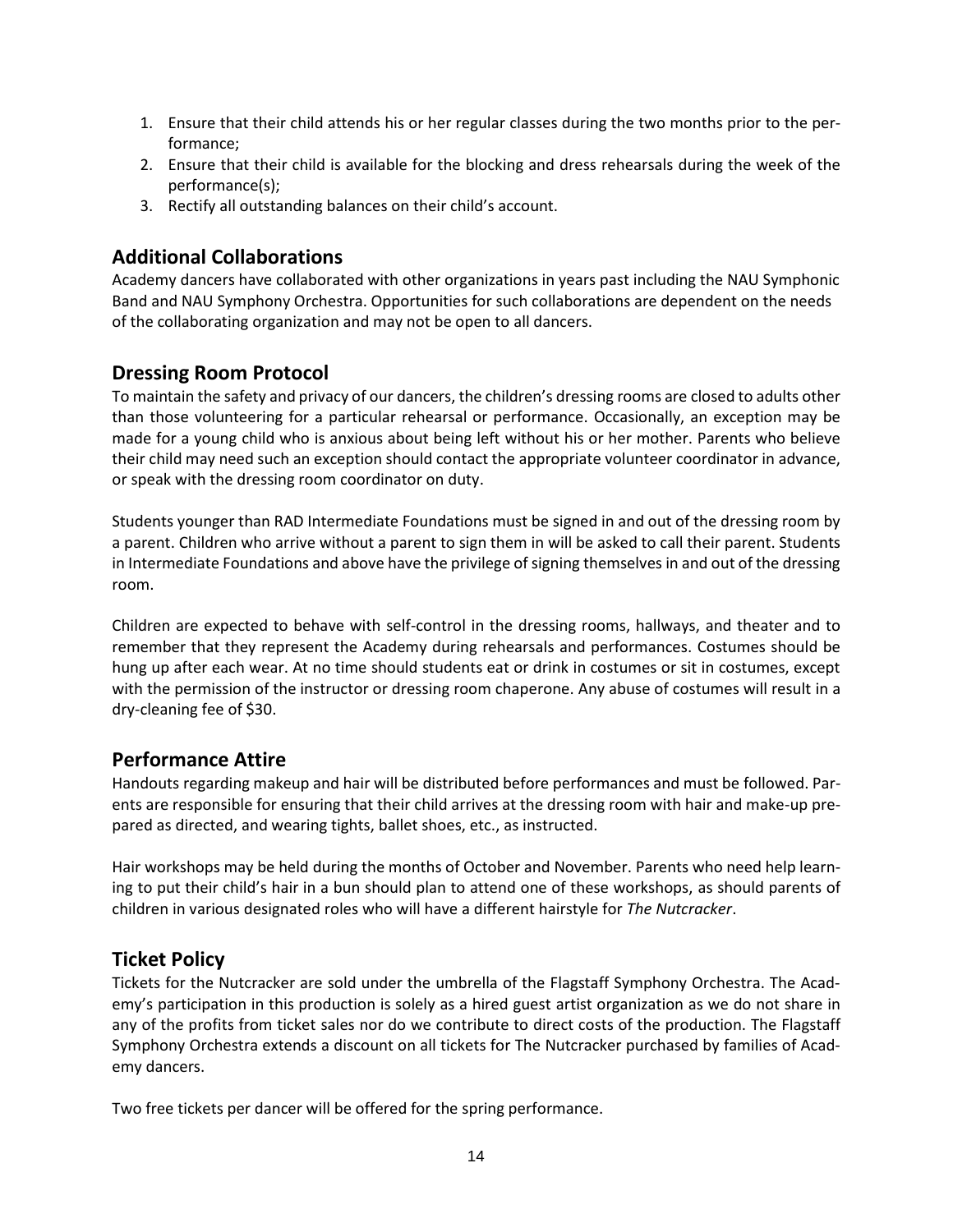A list of performing families will be submitted to the ticket office in the months prior to ticket sales. Families with outstanding balances or have not paid any applicable performance fees will not be considered eligible for complimentary tickets until the balance is rectified with the Academy Office.

### PARENT VOLUNTEER EXPECTATIONS

The Academy relies on parent volunteers for many aspects of its performances. Because the dance teachers are very busy choreographing, teaching, rehearsing, fitting costumes, etc., they are not able to perform all the other tasks that are necessary to the production. Without a professional support staff, a performance involving 200+ children, ages 3-18 can only happen if parents lend their support. Therefore, parent volunteers to staff the dressing rooms, alter and steam costumes, usher, and fundraise.

Beginning Ballet through Advance 2 dance students must have a family representative volunteer on their behalf once during the academic year. The dance family representative may be a parent, student, grandparent or friend. The representative may volunteer at any point from August to June of the Academic year. If a family has more than two dancers in the program between Pre-primary and Advance 2 the family only needs to volunteer twice during the year to represent all of their dance students.

If no representative volunteers on behalf of the dance family then an additional \$50 volunteer fee will be charged at the end of the year when Spring Performance fees are collected. Volunteer coordinator positions will receive a \$50 credit to their dance account for every semester they work as a coordinator.

Specific information relating to the volunteer coordinator jobs will be available online during the week prior to the mandatory parent meetings. Parents will have the opportunity at the meeting to sign up to volunteer. The Academy expects each family to provide a minimum of four volunteer hours for each dancer enrolled in the program.

Parents who have questions about how to volunteer time or make a contribution to the Dance Academy Foundation Account should contact the Program Coordinator. Further questions regarding parent volunteer duties may be directed to the appropriate volunteer coordinator.

#### COMPETITION OPPORTUNITIES

Advanced students may also have the opportunity to prepare solo and ensemble variations for the Youth America Grand Prix competition and the Genée International Ballet Competition.

### **Youth America Grand Prix Competition**

Youth America Grand Prix (YAGP) is the world's largest student ballet scholarship competition that awards over \$250,000 annually in scholarships to leading dance schools worldwide. The competition is held annually around the world and is open to dance students of all nationalities 9-19 years old. Performing at the YAGP is a challenging and rewarding experience. Preparation requires additional hours outside normal class time to learn and rehearse the variations to be performed. The Dance Coordinator will make the final decision regarding whether a particular student is ready to participate in the YAGP in any given year.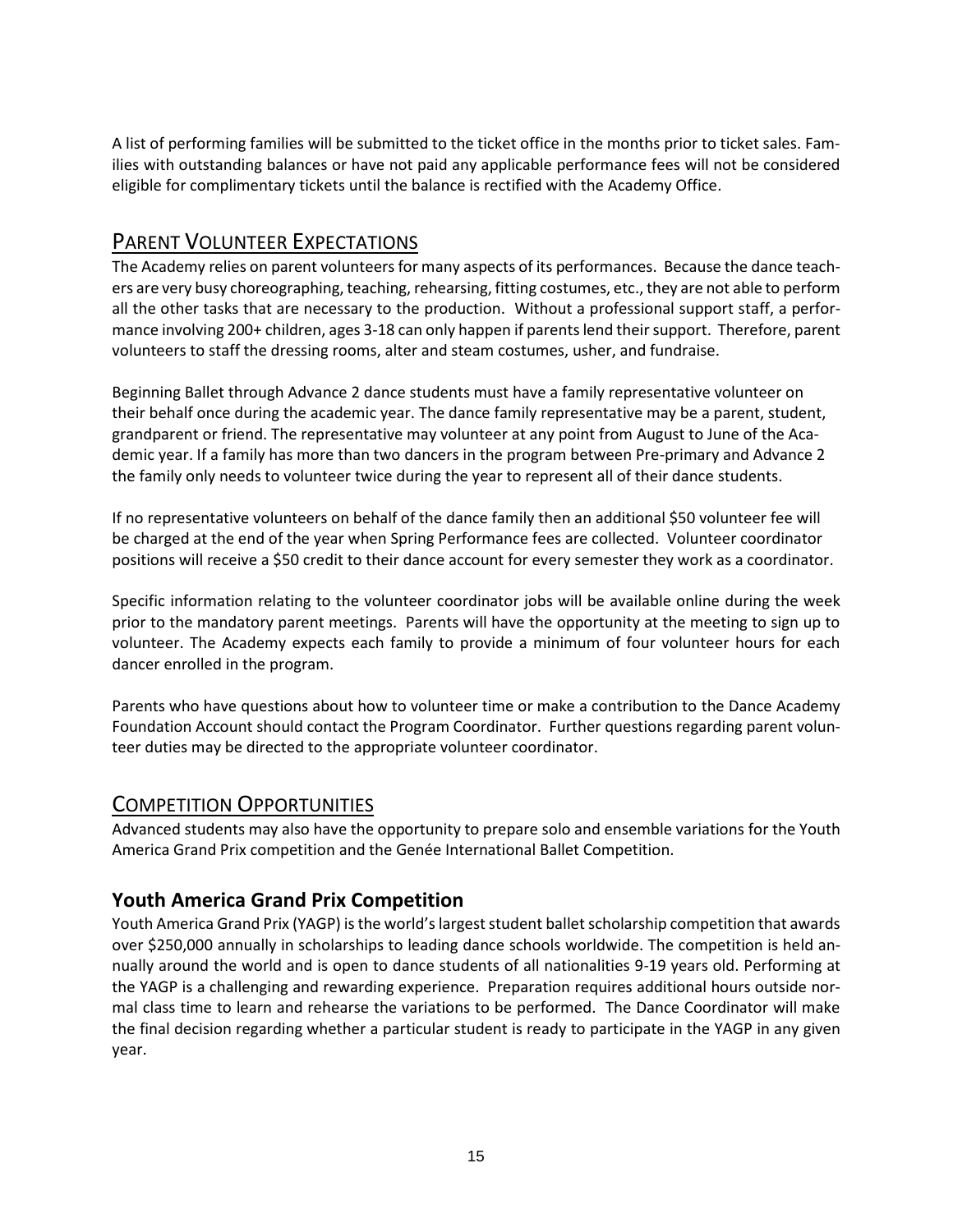Students who wish to attend the YAGP must, at a minimum, have successfully completed the RAD examination for Intermediate Foundations and must be taking a minimum of four classes during the fall semester prior to the competition.

The cost of coaching, registration, and travel to Las Vegas to participate in the YAGP may be substantial. These expenses are the sole responsibility of the student or his or her parent or guardian. Cost will include 4 private lessons with Mr. Needhammer, entry fees, any additional on-site coaching, and the cost of Mr. Needhammer's trip split evenly among competition participants attending from the Academy. Costume rental and accommodation/travel costs will be the responsibility of the competitors.

Advanced students who wish to participate in the competition should contact the Academy Office as early in the fall semester as possible to obtain information regarding the competition. Additional information is available at:<http://www.yagp.org/eng/index.php>

### **Genée International Ballet Competition**

The Genée International Ballet Competition is a classical ballet competition that was first held in London, England in 1931 and which has since been held in major cities around the word. The competition is promoted by the Royal Academy of Dance and is named in memory of Dame Adeline Genée, one of the founders of the Academy. The competition is open to candidates who have studied the Academy's syllabus, having completed the Advanced 2 examination with Distinction, or having been awarded the Solo Seal.

In the past, The Dance Coordinator has coached Academy students and traveled with them to competitions in London and Toronto. Advanced students who achieve a distinction on their Advanced 2 examination may contact the Dance Coordinator about participating in the competition. Additional information is available at: <http://www.facebook.com/GeneeInternationalBalletCompetition>

### **RAD Dance Challenge Competition**

Dancers age 14 (or in RAD Grade 4) through age 19 (or in Advanced classes) will compete for awards. Candidates will be judged on their performance of a ballet solo, or ensemble choreographed by their RAD teacher. Each level will be judged separately. The first day of the event will include a non-syllabus class with focus on technique and a second class that will consist of a run through of competition pieces with feedback from the faculty member. Classes will be conducted by a leading RAD Tutor. The second day will include a warm up class, dress rehearsal, and performances of solos and ensembles in front of an adjudicator from the dance profession and audience followed by the presentation of certificates, prizes, and awards.

Cost will include 4 private lessons with Mr. Needhammer, entry fees, any additional on-site coaching, and the cost of Mr. Needhammer's trip split evenly among competition participants attending from the Academy. Costume rental and accommodation/travel costs will be the responsibility of the competitors. Additional information is available at:<https://www.radusa.org/challenge>

### LOST AND FOUND

Students are expected to maintain control of all personal items in the waiting room and studio. A lost and found is maintained in the Academy Office. However, Northern Arizona University and/or the Academy will not be responsible for lost, stolen, or damaged personal property. Items left in the Academy lost and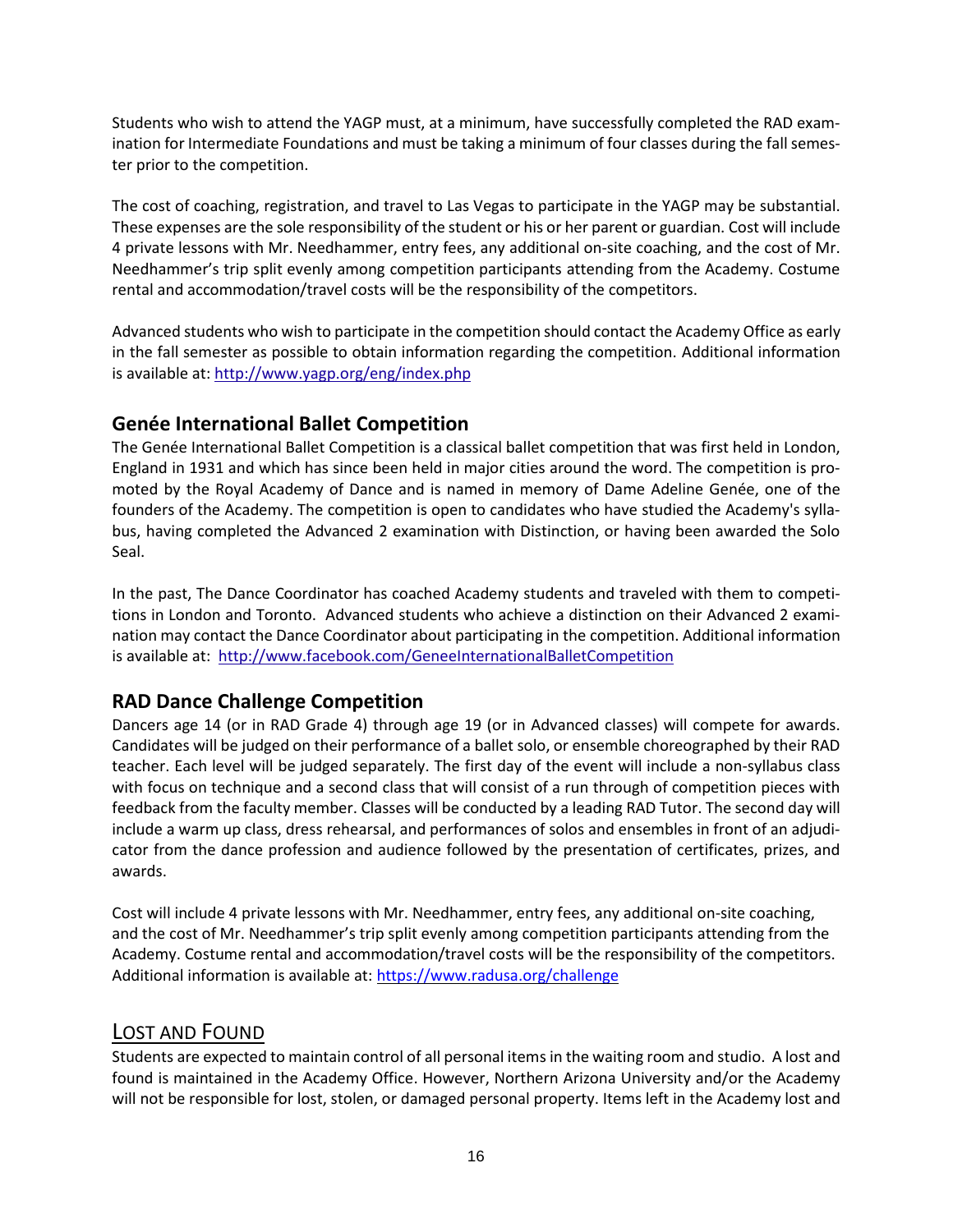found (located outside Studio A in the Ponderosa building) more than two weeks after the conclusion of each semester will be donated.

### MEDIA POLICY

All media inquiries and requests for interviews and information must be referred to the Program Coordinator. No dancer, student, parent, teacher, employee, staff member, or other person affiliated with the Academy should talk with a member of the media about the Academy or any individual associated with either organization, on or off the record, without prior authorization from the Program Coordinator. All photographs taken of Academy students in classes or photo sessions are the sole property of the Academy.

Occasionally, students are interviewed by journalists and media crews to promote activities of the Academy. By registering their child for Academy classes, parent or legal guardian gives consent for the student to participate in radio, television, audio, and video recordings, and to be photographed without compensation, for use in Community Music and Dance Academy website, publications, and other promotional materials. Minors will not be identified on the website.

### PARKING

NAU Parking Services will ticket vehicles parked in lots. On Saturday and Sunday and after Friday 4:30pm, parking in P13 (the large lot between the Ponderosa Building and School of Music Building/Ardrey—except spots labeled "AE") and the small lot next to the Ponderosa Buildingon the weekend is free. Below are the three options being offered by Parking Services to Academy families who need to park on campus before 4:30pm:

### **Daily Passes**

- Purchase at the Riordan kiosk for North Commuter parking lot (includes Ponderosa parking lot). In the kiosk options look for "NAU Academy" code#: 181208 for \$3/hr.
- Pay upon exit at a parking garage located on Knoles Drive or San Francisco Street {\$2/hr; \$10/day}.

### **Semester Passes**

- Purchased at the NAU Parking Services Office
- \$3/hr. with a \$110 cap at 19+ hrs.
	- Parking for North Commuter Parking lot (includes Ponderosa parking lot)
	- Prices are calculated per semester class/lesson registration hour plus an additional 30 min per class/lesson for travel time to and from the parking lot (15 min. before and 15 min. after).
	- Mid and end of semester rehearsals/recitals after 4pm are not calculated in price but are included in the parking pass allowance. Fall: Sept. 6, Oct. 10, 11; Nov. 13 (Ashurst); Nov. 19, 26-30 (NC parking lot); Dec. 6, 11, 12, 13, 14 (NC and Ashurst parking lots); Jan. 24, Feb 28, March 6, 7, April 30 and May 2, 7-10, 28-30 (NC parking lot).
	- Fall semester passes must be purchased by Sept. 12, 2018. Spring semester passes must be purchased by January 30, 2019

### QUESTIONS OR CONCERNS

If you have a concern, question, or feedback regarding:

 administrative matters, such as registration and financial information: please contact the Academy **Office**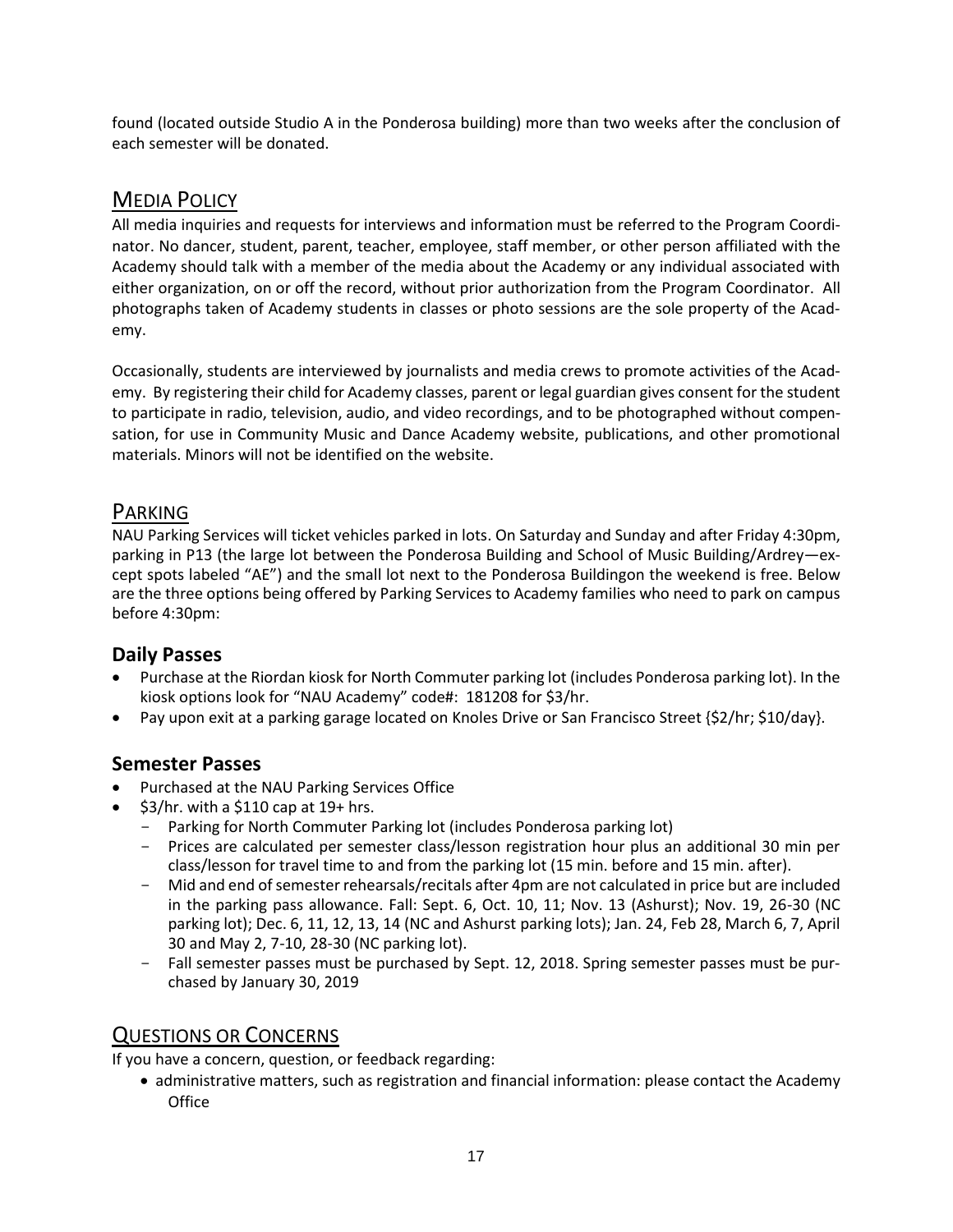development or class/performance experience: please speak directly with the class instructor (to avoid distracting the instructors during class time, please speak with them briefly before or after your child's class. You may also contact them by email to set up an appointment)

If you feel that your concerns were not adequately addressed after speaking with the designated person, please contact the Dance Coordinator or the Program Coordinator.

Handbook policy subject to change.